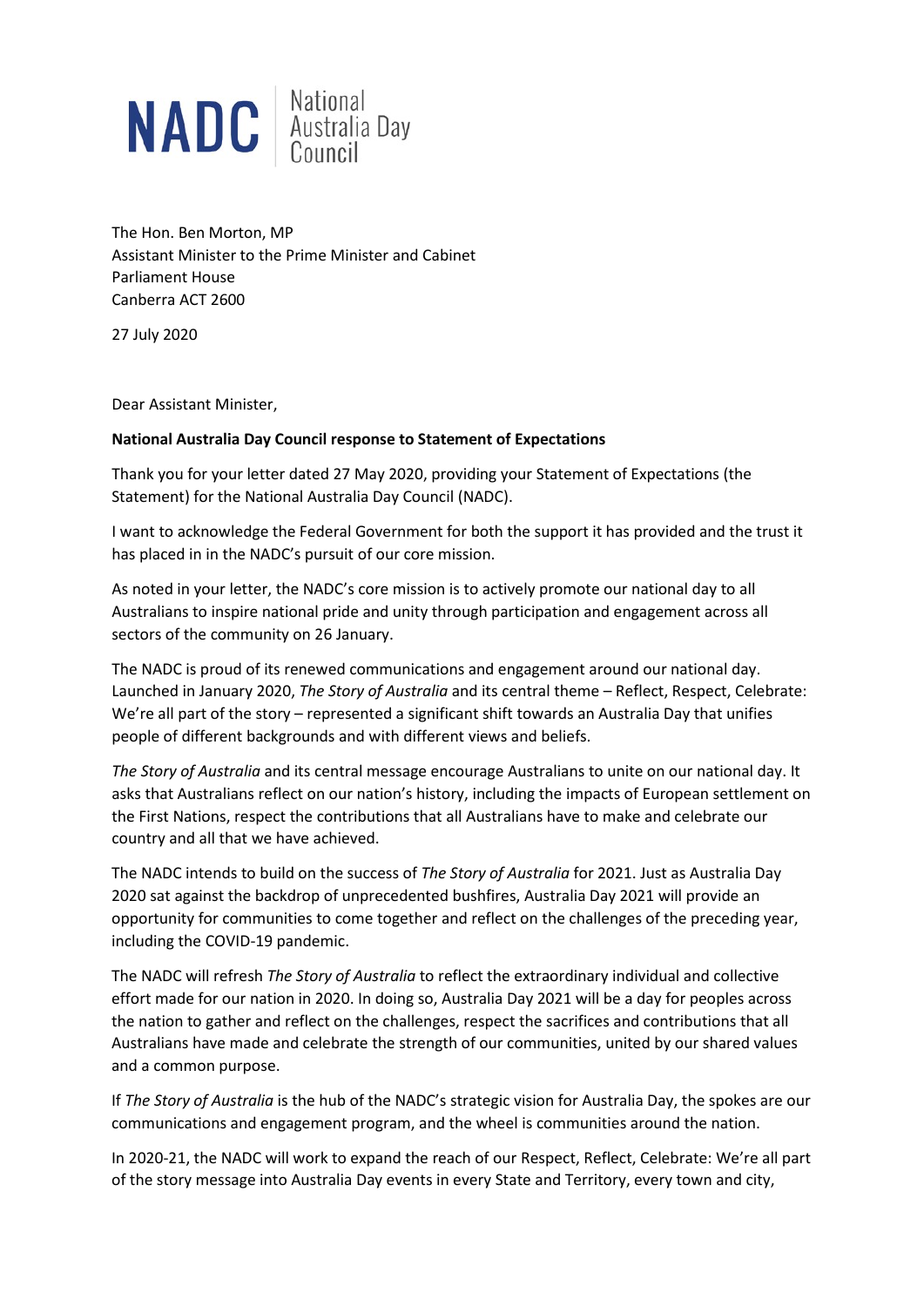

every street and suburb. In respect of the expectations articulated in your letter of 27 May 2020, I highlight the following by way of response to your stated expectations (in bold):

**1. Integrate Reflect, Respect and Celebrate themes, emphasising the resilience of the Australian people and their spirit, into business as usual activities and identify and implement opportunities to share these messages and themes with wider audiences.**

The NADC has commenced a refresh of the Australian of the Year and Australia Day branding to incorporate the core Australia Day message of Reflect, Respect Celebrate: We're all part of the story. This message will feature prominently in all elements of the Australian of the Year program, Australia Day program, local government-and partner activities.

Grant agreements with State and Territory partners will outline the requirements for the use of campaign branding featuring the core message.

**2. Build a suite of resource materials and engage with state and territory Australia Day organisations, local governments, local Australia Day committees and the Ambassador network to ensure the themes of refreshed communications reach a wider and more diverse audience in the lead up to Australia Day 2021, including regional Australians and ethnically diverse communities.**

The NADC has commenced preparation of a strategic communications plan to engage a broader audience in the core campaign message. A suite of materials, including websites, campaigns, event manuals, event branding, public relations material, letter templates, speaking notes, social media content and annual reports will all be revised to incorporate the Reflect, Respect, Celebrate: We're all part of the story message.

The State and Territory network, as well as local government, will be engaged to ensure consistent use of the core message and associated branding in program deliverables. These requirements will be tied to the grant agreements referred to above.

**3. Measure the effectiveness of the communications and the campaign and report back to the Government on the findings before the end of June 2021.**

The NADC is committed to pre- and post-campaign research and will provide a report to the Federal Government through the Department of Prime Minister and Cabinet no later than 30 June 2021.

#### **4. Encourage Australians to reflect, respect and celebrate on AustraliaDay.**

As noted above, in 2020-21 the NADC intends to expand the reach of *The Story of Australia* and its core message of Reflect, Respect, Celebrate: We're all part of the story through a national campaign that will be supported by a broader strategic communications (below-the-line) campaign.

The objective of this the broader campaign is to ensure that all Australia Day events and activities run by local government and local organising committees are supported to deliver the Reflect, Respect Celebrate: We're all part of the story message. This will be achieved through the development of communications tools and materials, NADC supplied branded collateral and consistent messaging provided to stakeholders before pre-event promotion commences.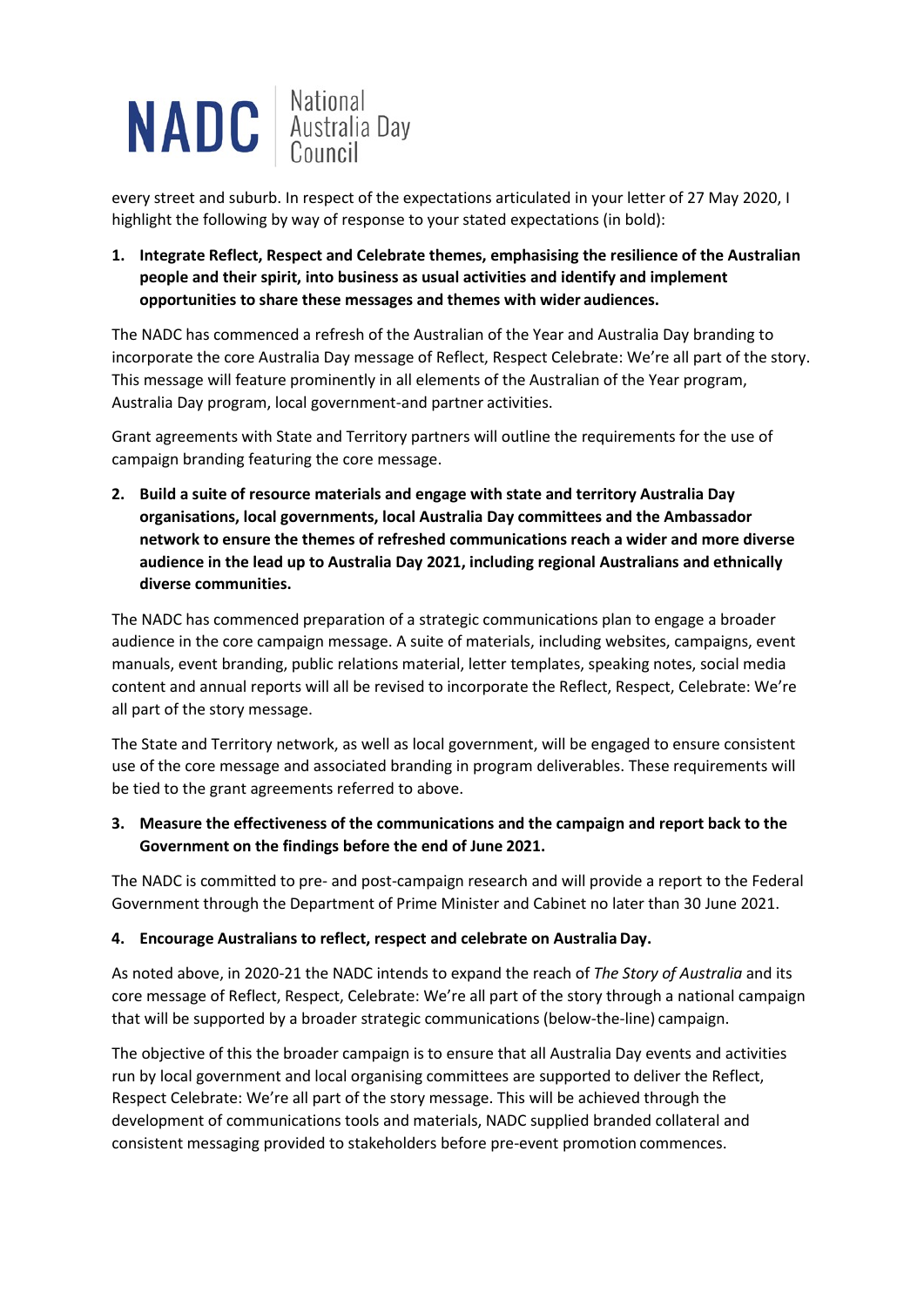

The NADC is undertaking scenario and contingency planning in the event COVID-19 restrictions inhibit the ability to hold physical events. It is exploring opportunities to leverage new and existing partnerships to broaden campaign reach.

**5. Unite all Australians through more events and celebrations of Australia Day which acknowledge Australia's Indigenous history, multiculturalism and using the day as an opportunity to reflect on the impact modern Australia had on Aboriginal and Torres Strait Islander peoples, culture and traditions and the waves of migration that have bought people from all the world to make Australia their home, each making their own unique contribution to Australia and its way of life**

*The Story of Australia* emphasises the histories and stories of all Australians, from Aboriginal and Torres Strait Islander people to the waves of migration that have built our nation.

In 2020-21, the NADC will work to ensure this emphasis materialises in Australia day events, activities and promotion. The NADC will provide five grants to local governments to explore events that appropriately acknowledge the local Aboriginal and Torres Strait Islander peoples history and culture, building on the success of the We-Akon Dilinja (Mourning-Reflection) run by Port Phillip City Council and the Boonwurrung Land and Sea Council in Melbourne with the support of the NADC.

These events will provide an opportunity to reflect on Australia's pre-European history on the morning of Australia Day, before traditional events of gathering and celebration.

The NADC will provide tools to help local government engage with local Aboriginal and Torres Strait peoples and leaders of multicultural faiths and to incorporate them into the local events.

I am pleased to advise that the NADC will also develop a Cultural Capability Statement, empowering leadership and knowledge to flow through all interactions delivered by the organisation.

# **6. Support local governments and event organisers to deliver Australia Day programs that incorporate the noted themes.**

As noted earlier, this is a primary focus of preparations for *The Story of Australia* for 2021 and is likely to include – but not be limited to – the following:

- The NADC will deliver a refreshed Ambassador program in partnership with the network of Australia Day Councils to approximately 300 councils nationally.
- All communications, briefings and engagement with local government will emphasise the core message of Respect, Reflect, Celebrate: We're all part of the story.
- All Ambassador program events will receive updated branding and messaging featuring the Reflect, Respect and Celebrate: We're all part of the story message.
- The branding will consist of physical assets that can be used on the day at public events (e.g. banners, lectern sign, bunting, etc.) and provided to local governments at no cost tothem.
- Local government will be provided with messaging toolkits to ensure consistentmessaging.
- An event pack will also be distributed to local governments and made available to other event organisers to provide leadership and guidance on how to run a celebratory event on Australia Day while incorporating the core message into events, including promotion and social media.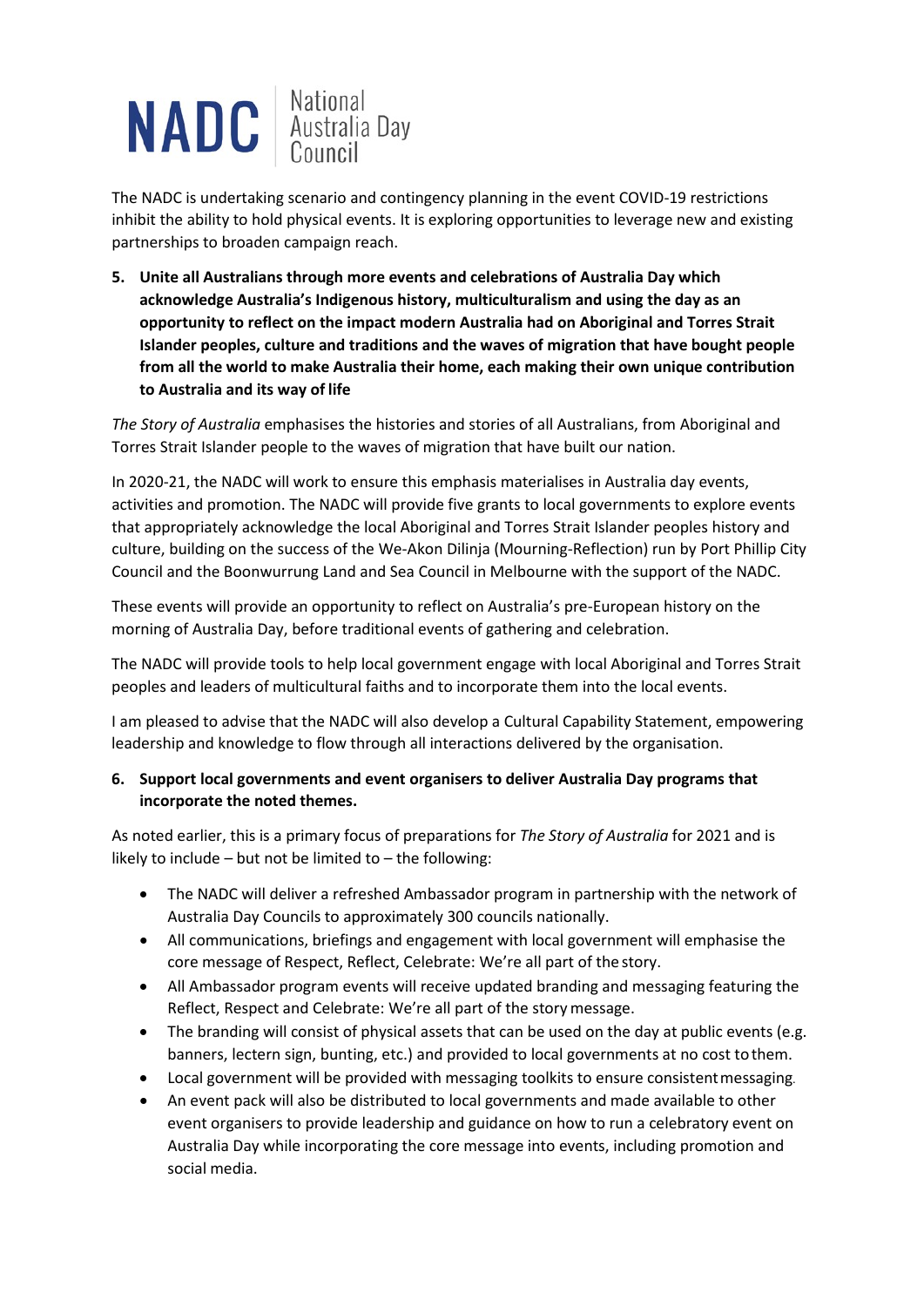

- A feedback survey will be conducted with local government participants to garner information that may be helpful for future planning.
- A public relations and activation plan will be delivered to broaden the reach of the campaign. The plan will include resources and support for Ambassadors attending local events on Australia Day.

#### **7. Promote civic knowledge and good citizenship, Australian values and achievement and how this contributes to Australia's story.**

The National Flag Raising and Citizenship Ceremony will be delivered on 26 January in Canberra in conjunction with the Department of Defence and Department of Home Affairs. This ceremony will be broadcast live on ABC.

The Aussie of the Month school program will continue nationally, encouraging good citizenship and Australian values at primary schools across the country. The program will be operational in all States and Territories.

The NADC will continue to support the Department of Home Affairs to identify suitable Australian of the Year alumni to present at local citizenship ceremonies throughout the year.

# **8. Utilise Australia's national symbols that represent what is unique about our nation, reflecting different aspects of our cultural life and history in materials, communications and atevents.**

Australia's national symbols are an intrinsic part of Australia Day events.

The NADC's will develop content showcasing the national symbols for the Australia Day website.

The Ambassador program and Australian of the Year program will continue to utilise these symbols through the collateral that is distributed to the participating Australians, celebrating Australia.

# **9. Use the Australian of the Year Awards to highlight the stories of exceptional people in our community that best embody our great Australian spirit.**

The NADC is proud to be the custodian of the Australian of the Year Awards, Australia's most prestigious individual awards program.

The NADC will continue to support national Award recipients to tell their stories to more Australians. It will continue working with corporate partners to help share the stories of achievement and the values that underpin the Australian of the Year Awards.

The NADC will partner with the National Museum of Australia to expand the Australian of the Year exhibition with an international initiative that will see a graphic display made available via Australian diplomatic missions in partnership with the Department of Foreign Affairs and Trade.

# **10. Encourage Australian of the Year nominations that reflect Australia's depth of community and individual contributions, enterprise, service and achievements across a range of fields**

A national campaign encouraging nominations for inspiring Australians, from all corners of the country, commenced on 15 June 2020.